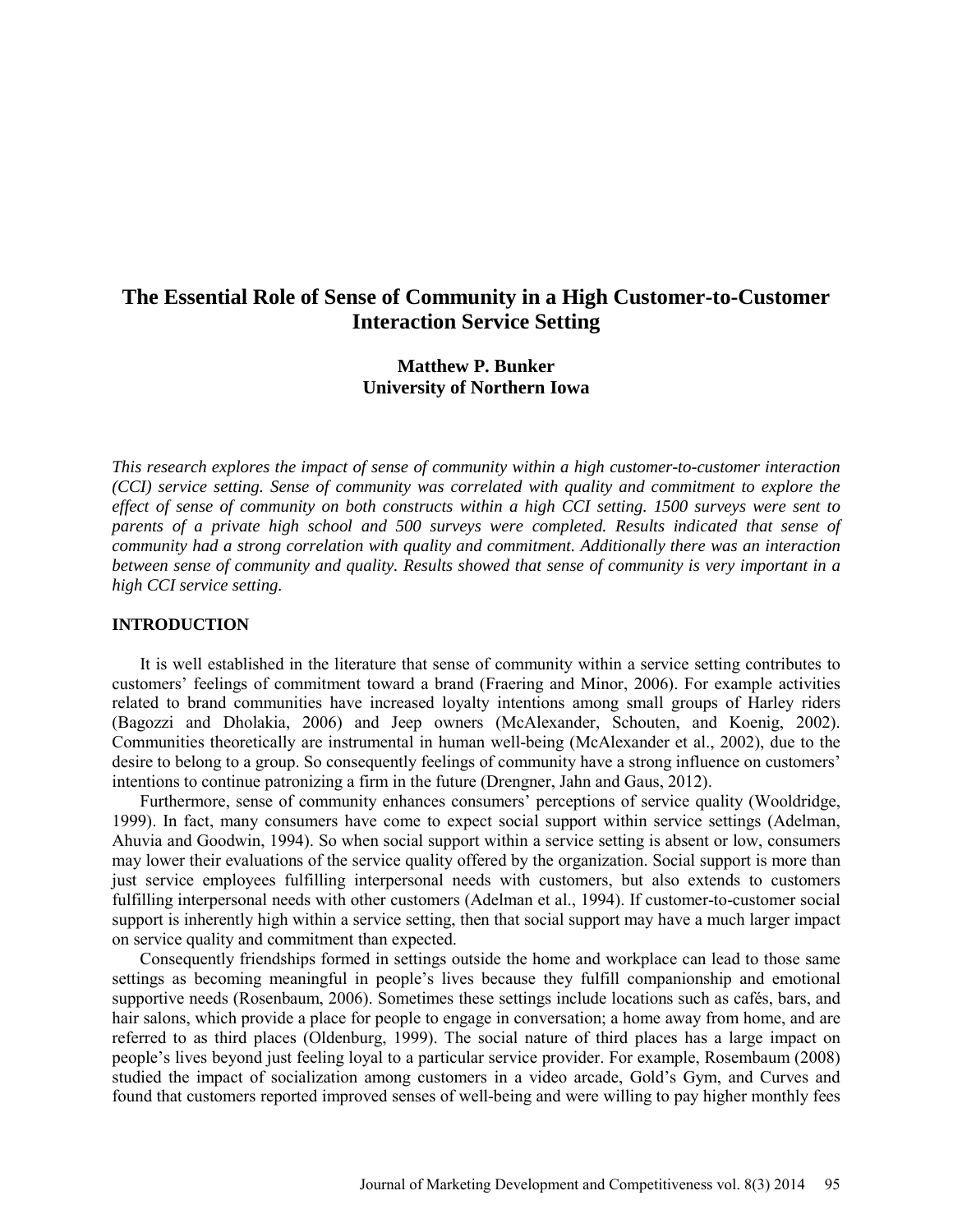if they received social support from other members and employees. In the larger picture of community, third places allow customers to share local unity, engage in social interaction, and create social bonds with people outside of their immediate kinship relationships (Varman and Costa, 2008). The act of sharing in the community component of service locations enables people to incorporate that service into their sense of identity (Rosenbaum, Ostrom, and Kuntze, 2005). For example, people may mention that they work out at Curves when asked to describe themselves, thus revealing that a part of their identity includes their membership at Curves.

Some service settings, such as private schools and churches may not have the close intimate feel of cafés and taverns, but helping customers feel a sense of community is still important in these settings, as the customers spend a significant amount of their time in that environment (Pretty, 1994). Also, assessing the importance of sense of community within these types of service settings is helpful since much cheaper and easier options exist, such as sending children to public schools or deciding to watch church on television. Specifically, management of expensive service establishments, such as private schools, should worry about other options available to customers, such as public schools, home-schooling, or charter schools, especially since customers are reducing their spending habits.

One important consequence of sense of community is the impact on loyalty. For example, community type activities have increased loyalty intentions among small groups of Harley riders (Bagozzi and Dholakia, 2006). Customers with a strong sense of community not only show loyalty towards a brand or service provider, but they also display oppositional brand loyalty. In other words, these customers define themselves as much by the brand they consume as by brands they do not consume (Muniz and O'Guinn, 2001). Oppositional brand loyalty can apply to services as well. For example, loyal consumers of local coffee shops may define themselves as people who do not patronize large, national coffee shop chains.

Although a sense of community, or feelings of belonging, are important among customers in third place settings, it is possible that other factors, such as perceived value and service quality may play a more important role in customers deciding to stay in an ongoing service relationship, even when community is a central part of that relationship. Consequently it is tempting to reduce prices or offer other financial incentives in order to increase perceived value in order to maintain customer loyalty. However with some services, customers exhibit a stronger sense of loyalty to the firm when they feel a sense of community as opposed to engaging in loyalty programs that do not utilize components of community, such as discount or purchase frequency loyalty programs (Rosenbaum, Ostrom, and Kuntze, 2005). So it is plausible to infer that sense of community experienced by customers of service organizations characterized by high levels of customer-to-customer interaction may have a strong effect on loyalty.

The literature has rarely explored the effect of sense of community in service scenarios in which customer-to-customer interaction is integral to the service. In these settings, sense of community may have a pronounced effect on customers' perception of the service organization as well as their loyalty to that organization. The purpose of this paper is to test the impact of sense of community in a high customer-to-customer setting on customer perceptions of the service quality and their commitment to the service organization. It is difficult to test all of the dimensions involved with service quality, so this paper explores customers' perception of service quality using specific dimensions of qualities unique to the service provider featured in this study (a private school). Additionally, commitment was used as a construct in this study as opposed to loyalty because commitment explains people's intention to support a service organization as opposed to measuring actual loyalty, which includes behavioral as well as cognitive and emotional components (Anuwichanont, 2010).

### **LITERATURE REVIEW**

#### **Sense of Community**

Sense of community is a subjective experience associated with a feeling of belonging (Lyons and Dionigi, 2007). Sense of community allows for members within a specific group to feel a sense of belonging to a larger collective from which they derive emotional safety (Obst and White, 2005). Consequently people feel that they are part of a readily available, supportive, and dependable structure in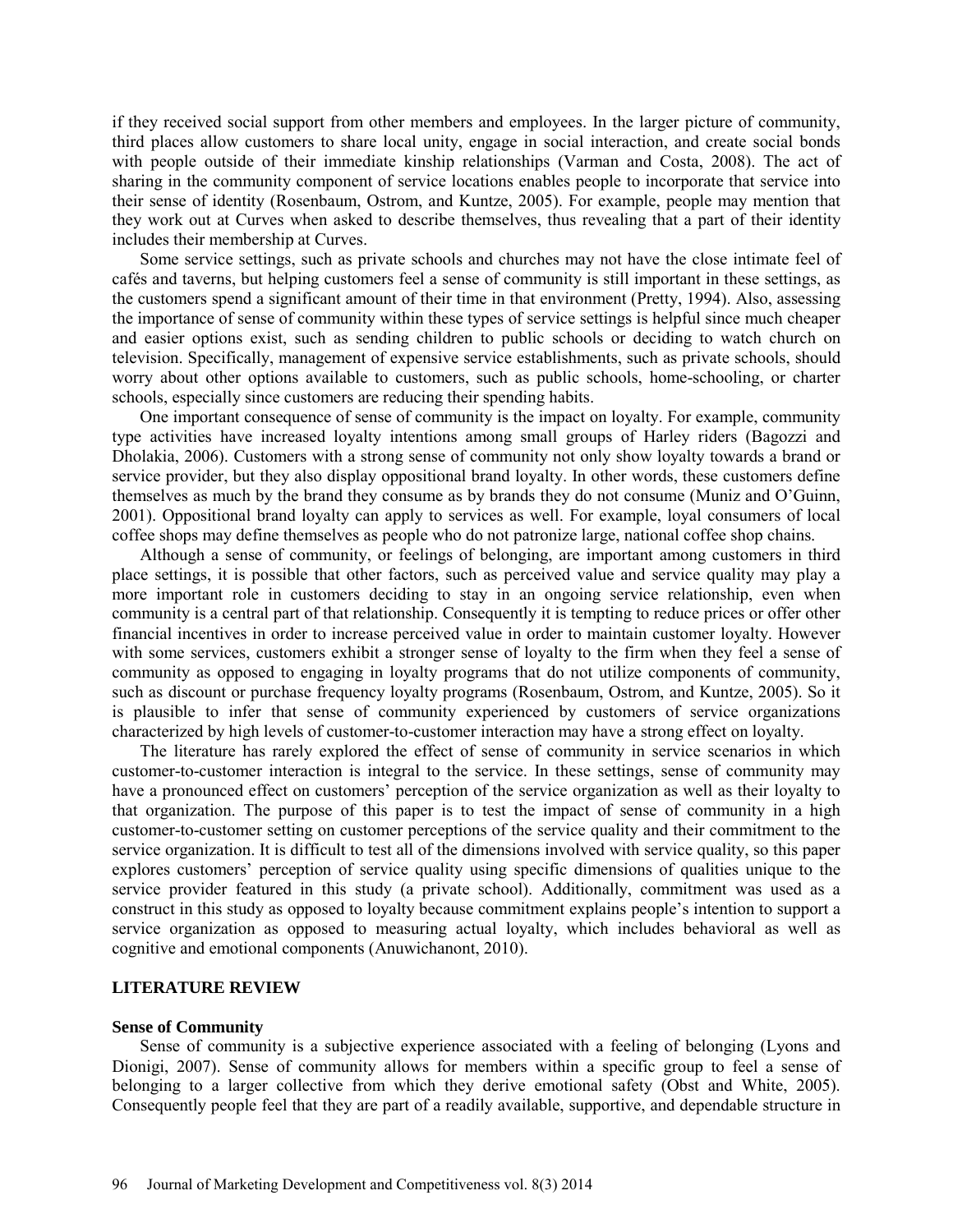which they feel accepted (McMillan, 1996). Sense of community in extended contact services environments such as schools, churches, and retirement communities may result in close friendship ties among customers and discourage them from switching to competitors. For example, students in a high school setting that reported a sense of community are more likely to report higher levels of happiness and interest in academic activities (Bateman, 2002). Similarly in a church setting, a sense of community offers members a sense of well-being and is a place of acceptance and healing. Research conducted by Miers and Fisher (2002) reported that sense of community was cited as one of the best things a church can offer. For example, people described others at church as welcoming and felt as if they were a part of a larger family. The importance of the sense of community has also been demonstrated in a café setting, in which customers who feel social-emotional support from others, not only are more committed to the establishment, but engage in behaviors which help the service provider and consequently have a positive influence on the overall service quality offered by that provider (Rosenbaum and Massiah, 2007).

But if customers feel alienated because of the behavior of other customers, they are not only likely to give a negative evaluation of the service experience, but also give a negative evaluation of the service provider (Martin and Pranter, 1989). For example, students in a university setting who felt less connectedness with their peers gave a negative appraisal of the overall campus climate (Lee, Keough, and Sexton, 2002). One possible contributing factor to the negative appraisal might be due to students feeling lonely. For example, Pretty et. al. (1994) tested the effect of neighborhood sense of community and school sense of community on adolescents' sense of loneliness. The authors found that a sense of community for both school and community had a strong negative correlation with loneliness. In a church setting, people who reported a lack of sense of community tended to concentrate on the negative effects of fellow members of their congregation and inferred that fellowship with other members were the worst things a church can offer. Some of the negative comments of the disenfranchised church members towards their fellow members were: "people were unwelcoming, cliquish, and intolerant to newcomers" (Miers and Fisher, 2002), these types of comments were followed up by negative evaluations of the overall service offered by the church. A sense of community or lack thereof can have a profound effect on how people evaluate a service provider.

#### **Perceived Quality**

Quality is a key business performance and strategic driver and is related to increased customer loyalty (Mittal and Gera, 2012). Consequently, studying the components and importance of quality also enables managers and researchers to better understand what makes loyal customers. During the past decades many models of quality have emerged in the marketing literature, such as the technical and functional quality model (Gronroos, 1984), GAP model (Parasuraman et al., 1985), the attribute service quality model (Haywood-Farmer, 1988), and the performance only model (Cronin and Taylor, 1992). These are only a sampling of models, and there are many more in the marketing literature (for a review see Seth, Deshmukh, and Vrat, 2005). The fact that there are many quality models shows that quality has many components and dimensions and is dependent on service and cultural contexts (Mittal and Gera, 2012).

A difficult aspect of service quality as opposed to product quality is service quality cannot be determined before purchase though a pre-defined inspection method. Service quality is determined by the customer either during the actual consumption of the service or after the service is consumed (Pollack, 2009). Ultimately, service quality is made up of those components of a service that result in customer satisfaction (Yoo and Park, 2007). Quality can be perceived by customers as an outcome of a firm's performance as well as their interactions with a firm's personnel (Dedeke, 2003). Due to the complex nature of service quality, this paper used dimensions specific to the service provider that benefited from this research. These dimensions were determined through in-depth interviews with current customers as well as administrators of the actual service. The individual quality components were measured as: quality teaching, academics, sports, music, clubs, and Advanced Placement Courses (APC). These dimensions were measured separately as outlined in the methodology section as well as combined together as a single construct in order to test for the relationship between commitment, quality, and sense of community.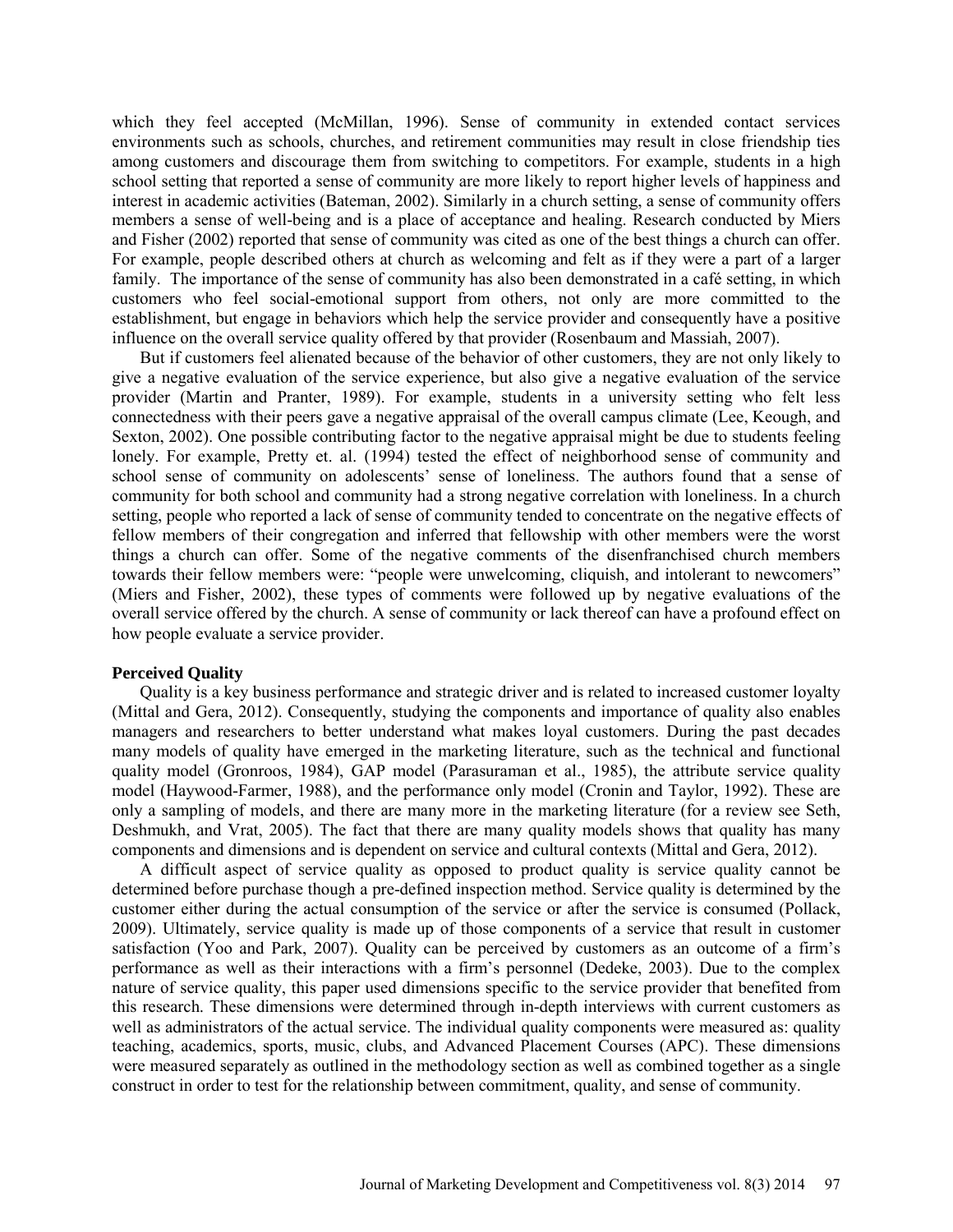#### **Commitment**

Commitment is the intention to behave in a manner supportive of relationship longevity (Fournier, 1998). Committed customers exert more effort to maintain a relationship, are more resistant to persuasion by competitors, and in general can form the core of a good customer base (Morgan and Hunt, 1994). Commitment is also referred to as the customer's ultimate relationship disposition in regards to the customer's attitudes and behaviors towards the brand (Hess and Story, 2005). Customers that are committed to the organization not only patronize that organization in the present but would also have the intention of patronizing that same organization in the future. Some customers may even influence future generations to continue patronizing that same organization because they want their descendants to enjoy the same benefits offered by that organization.

Commitment is stronger if customer relationships are formed due to some positive interactions between the service provider and the customer, thus forming a relationship that is more psychological than structural (Barnes, 1997). One component of a psychological relationship between a company and its customers is the psychological sense of community. Past research has shown that a psychological sense of community correlates positively with commitment (Carlson, Suter, and Brown, 2008). Customers in service settings that are determined by the community (schools, country clubs, and retirement homes) would feel more committed to that particular service if they felt a stronger psychological sense of community. In other words, they have to not only be a part of the community, but believe that they are an important entity within that community in order to maintain commitment.

### **Customer-to-Customer Interaction (CCI)**

Customer-to-customer interaction (CCI) has received increased attention over the last two decades (Nicholls, 2010) and is an important aspect of the service experience due to its effect on satisfaction and loyalty (Moore, Moore, and Capella, 2005). In certain service settings other customers are considered essential inputs to the service experience (Moore et al., 2005). So in these service settings, CCI is an integral and even planned component of the service offering (Parker and Ward, 2000). The context of this research, a private school setting, assumes that CCI is high as the potential for ongoing interaction among students and to some degree parents, is extremely high.

Positive CCI is especially important if the service is extended over time, has an affective component, and chances for intimate encounters are experienced by the customers (Price, Arnould, and Tierney, 1995). Customers that are satisfied in extended service situations characterized by CCI may also feel a sense of community, which not only increases satisfaction, but helps with the overall experience of the service encounter (Arnould and Price, 1993). So feeling a sense of community within a CCI service setting is important to enhancing customer satisfaction (Rosenbaum, 2008).

Conversely, negative social encounters in high CCI service settings lead to lower satisfaction and lower intentions to continue patronizing the organization (Raajpoot and Sharma, 2006). Even if customer misbehavior is perceived by the employees as uncontrollable, the people suffering from the misbehavior of other customers may perceive the firm's management of the offending customer's actions as an important aspect of the service process, which then can negatively skew the affected customer's evaluation of the firm (Huang, 2008). It is difficult to control customer-to-customer interaction, especially since the negative and positive encounters between customers are unique to almost any given situation. Although it is difficult to control negative customer-to-customer encounters, it is possible to identify them and eventually plan alternative courses of actions when they do occur. Grove and Fisk (1997) used a critical incident technique to classify negative and positive interactions between customers and identified two categories of customer-to-customer interaction effects: protocol and sociability. Protocol violations were conceptualized as infractions of tacitly or expressly held norms by others. Sociability violations were conceptualized as occasions when others were hostile or antagonistic towards their fellow customers. These conceptualizations are useful in understanding customer interaction among each other in transactional settings, especially since the potential for sociability violations are likely to occur in high customer-to-customer interaction settings.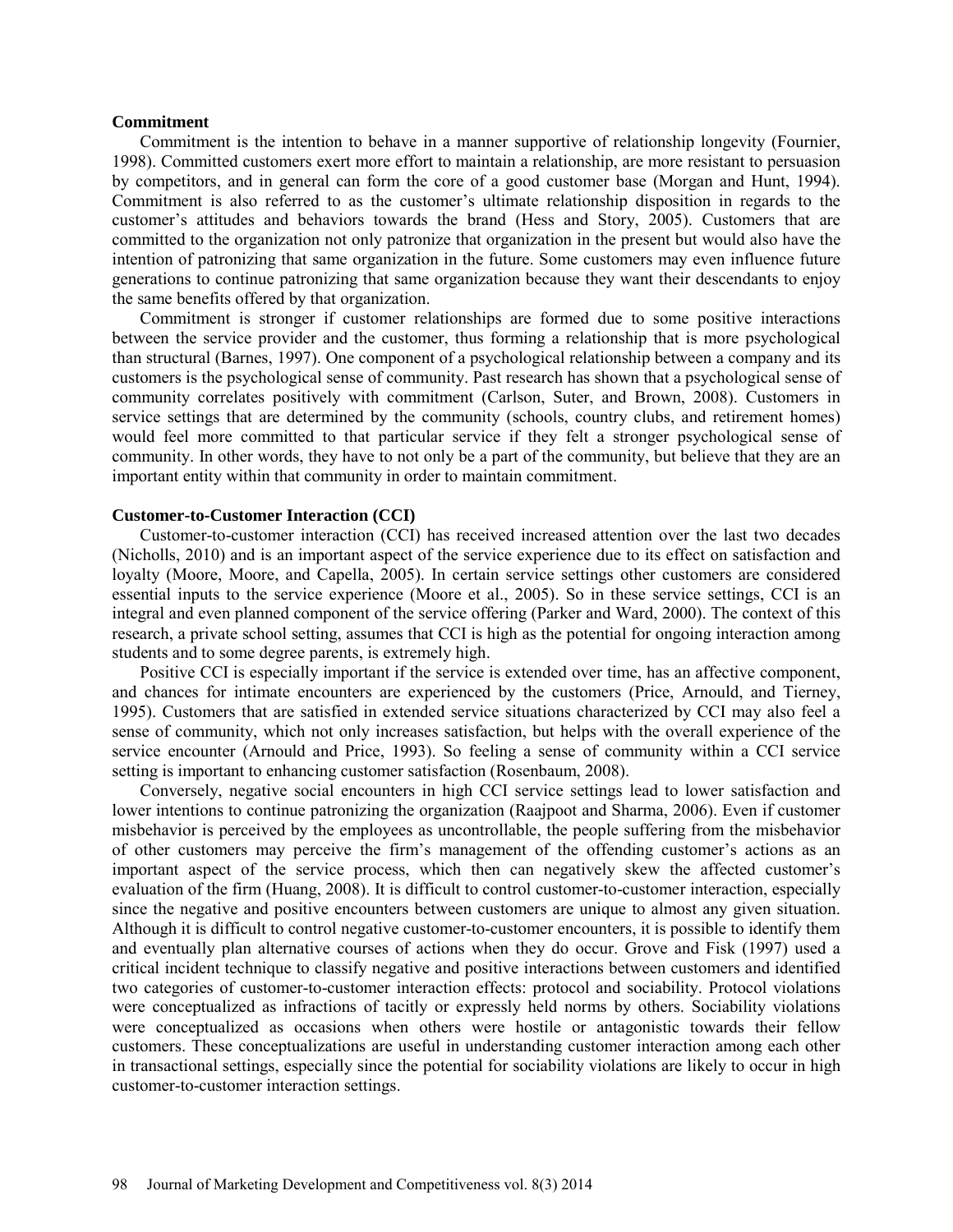Furthermore, extended service settings involve customers' behaviors among themselves that involve a network of customer interactions which evolve over time and affect customers' perception of the service organization as well as self-worth (Baron and Harris, 2010). Social networks form through family, current friends, and even people who are initially strangers, due to people's need to belong. The need to belong is among the strongest of human motivations and people go to extraordinary lengths to associate with others (Twenge and Baumeister, 2005). The need to belong is so strong, that when it is not met, people report feelings of isolation, loss of belonging, and lower self-esteem (Williams and Govan, 2005). In order to cope with these feelings, some people may extend their dissatisfaction beyond the personal and social variables to environmental variables. For example, William and Govan (2005) conducted a study in which three people were instructed to play a game in which they pretended they were on a train ride; two of the three people were instructed to ignore the third person. The ostracized person reported the actual game to be aversive and unpleasant. This finding suggests that people who are ostracized by others within a social setting, such as a school or country club, may extend their negative feelings due to social isolation to the establishment itself. More specifically, social ostracism by other customers in a high CCI situation results in less commitment towards the service provider in which that behavior occurred (Hitlan et al., 2006).

As previously explained, sense of community may even have a much bigger impact when there is high CCI within a service setting. This paper hypothesizes that a consumer who reports a high sense of community in a CCI setting may judge the organization as providing high quality service, even in regards to individual components offered by the service organization. Furthermore, customers who feel a high sense of community may indicate higher levels of commitment towards that organization. Also tested was the hypothesis that in a CCI setting, sense of community has a stronger effect on commitment than the individual components of quality.

*H1: Sense of community has a positive correlation with the individual components of quality (quality teaching, academics, sports, music, clubs, and Advanced Placement Courses (APC))*

*H2: The individual components of quality have a positive correlation with commitment. H3: Sense of community has a stronger correlation with commitment than the individual components of quality.* 

### **METHODOLOGY**

### **Sample**

1500 surveys were mailed to parents that either currently send or have sent their children to a Catholic school located in the upper Midwest. A total of 500 surveys were returned creating a 30% response rate. 329 parents educated all of their children through this parochial school district. 157 parents educated at least one of their children using the parochial school district and educated at least one of their children or all of their children in the public school district. 14 respondents opted not to answer the question regarding their choice to use parochial or public education. A demographic breakdown of the respondents is shown in table 1.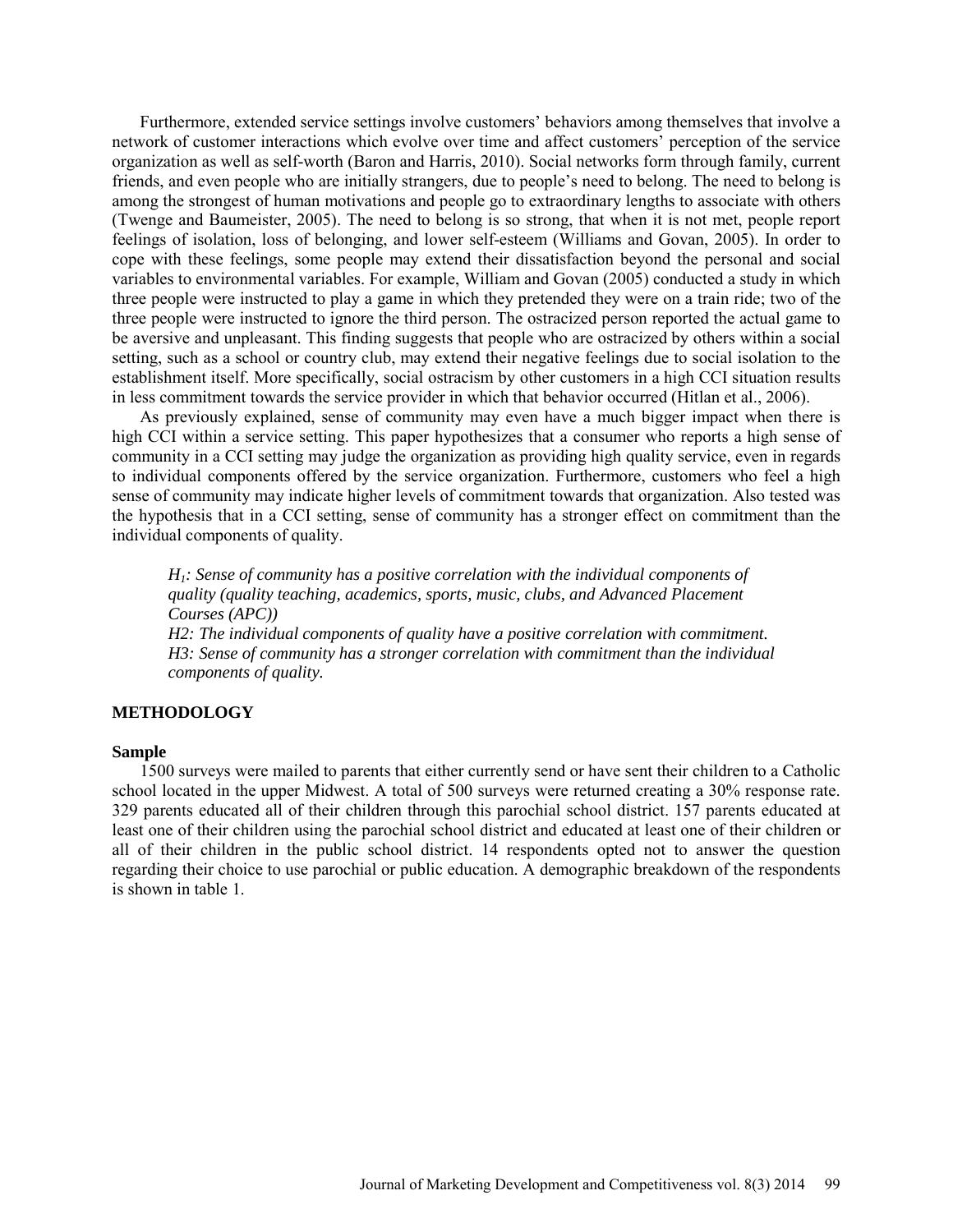| Demographic Category            | Demographic Segments               | <b>Total Number Within Sample</b> |
|---------------------------------|------------------------------------|-----------------------------------|
| <b>Sex</b>                      | Male                               | 102                               |
|                                 | Female                             | 392                               |
| Religious Affiliation           | Catholic                           | 444                               |
|                                 | Other                              | 40                                |
| Children Attend Catholic School | All children attend or will attend |                                   |
|                                 | Catholic school                    | 329                               |
|                                 |                                    |                                   |
|                                 | Some or none of the children       |                                   |
|                                 | attend Catholic school (Instead)   |                                   |
|                                 | chose public schools)              | 157                               |
| Income                          | \$35,000-60,000                    | 152                               |
|                                 | \$60,001-100,000                   | 172                               |
|                                 | > \$100,000                        | 87                                |

# **TABLE 1 DEMOGRAPHIC CHARACTERISTICS OF SAMPLE**

### **Construct Measurement**

Seven point Likert scales were created to test "sense of community" and were partially derived from McAlexander, Schouten, and Koenig (2002). Scale reliability of the community items was tested using Cronbach's Alpha resulting in alpha = .893. The commitment scales were adapted from Harrison-Walker (2001) and scale reliability testing resulted in alpha = .883. The scale items along with the reliability scores are provided in table 2.

### **TABLE 2 SCALE ITEMS WITH RELIABILITY SCORES USING CRONBACH'S ALPHA**

| Community $\alpha = .893$                                                                    |
|----------------------------------------------------------------------------------------------|
| I have met wonderful people because of my association with the Catholic school system.       |
| I have a sense of kinship with other parents of the Catholic school system.                  |
| I feel as if the Catholic schools are an extension of my family.                             |
| There is a sense of community within the Catholic schools.                                   |
| People in the Catholic schools are real supportive of each other.                            |
|                                                                                              |
| Commitment $\alpha$ = .911                                                                   |
| I want to help this community's Catholic schools reach their goals.                          |
| I care about the future of this community's Catholic school system.                          |
| This community's Catholic school system inspires the best in my children in the way of being |
| good students.                                                                               |

Maintaining a relationship with the Catholic school system is enjoyable.

In order to test the quality perception of the individual components of the services offered by the Catholic schools, items were gathered from twenty in-depth interviews in addition to consultation with the Catholic school administration. The following items were determined as important components of the Catholic school educational experience: quality teaching, academic accomplishments, art, sports, music, drama, clubs, advance placement courses, discipline and safety. These components were tested using a graphic rating scale anchored by the options "Local Catholic Schools" and "Local Public Schools."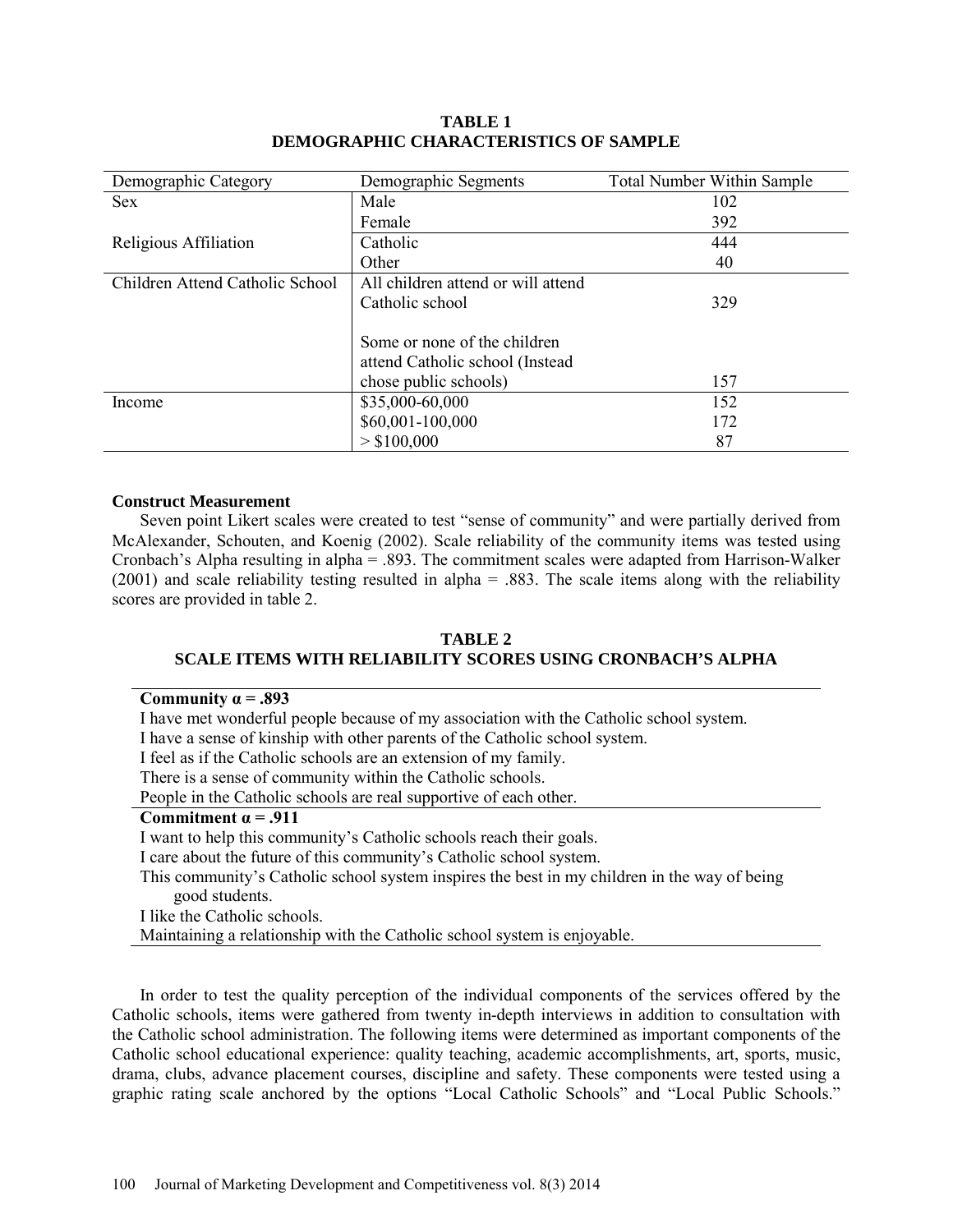Respondents were asked to place an "x" on the scale closest to the option that they felt did better in that particular quality component. The actual name of the Catholic school system and public school system were included on the survey items. Each response was individually measured using a ten centimeter ruler.

### **RESULTS AND DISCUSSION**

Hypotheses 1 and 2 were tested by analyzing the zero order correlations between sense of community and the individual components of quality as well as zero order correlations between commitment and the individual components of quality were tested. All of the zero order correlations were significant at  $p <$ .001. Sense of Community has a positive and significant correlation with all of the components of quality. In turn, all of the components of quality have a positive and significant correlation with commitment.

Hypothesis 3 was tested by using a multiple regression with sense of community and the individual components of quality as the independent variables and commitment as the dependent variable. The only significant independent variable was "sense of community" with beta = .610. None of the elements of quality tested significant at  $p = 0.05$ . This finding was surprising in the sense that none of the elements of quality correlated with commitment which might be due to the multicolinearity of the sense of community items with the quality items. It appears that the correlations among the individual components of quality and sense of community were large enough to affect the relationship between the individual components of quality with commitment. The findings hinted that there might be an interaction between sense of community and quality. Table 3 shows the single order correlations between all of the variables as well as the result of the multiple regression.

#### **TABLE 3**

# **ZERO ORDER CORRELATIONS BETWEEN SENSE OF COMMUNITY, COMMITMENT AND ELEMENTS OF QUALITY. ALSO INCLUDED IS A MULTIPLE REGRESSION ANALYSIS WITH COMMITMENT AS THE DEPENDENT VARIABLE AND SENSE OF COMMUNITY AND COMPONENTS OF QUALITY AS THE INDEPENDENT VARIABLES**

|              |            | Quality | Academ Sports Music Clubs APC |         |         |         |         |      | Comm Commit |
|--------------|------------|---------|-------------------------------|---------|---------|---------|---------|------|-------------|
|              |            | Teach   |                               |         |         |         |         |      |             |
| Zero Order   | Sense of   |         |                               |         |         |         |         |      |             |
| Correlations | Community  | $.412*$ | $.434*$                       | $.370*$ | $275*$  | $324*$  | 349*    |      | $707*$      |
|              | Commitment | $.411*$ | $.444*$                       | $.328*$ | $.262*$ | $.342*$ | 338*    | 707* |             |
| Multiple     | $DV =$     |         |                               |         |         |         |         |      |             |
| Regression   | Commitment | .088    | .090                          | .014    | $-.030$ | .068    | $-.011$ | .610 |             |
| 4.701        |            |         |                               |         |         |         |         |      |             |

\*p<.001

In order to test for a possible interaction between sense of community and quality with commitment as the dependent variable, a quality construct was created using the independent items tested earlier in the study. Cronbach's alpha was used to test construct reliability which resulted in alpha = .859. A hierarchical multiple regression analysis was used to test for an interaction between sense of community and quality with the commitment dependent variable. The results showed a significant interaction between sense of community and quality  $(R^2 = .739, F = 467.000, F$ -change = 11.338, P < .001). Table 4 and figure 1 display the results of the interaction test including the standardized beta, the t-scores, and pscores.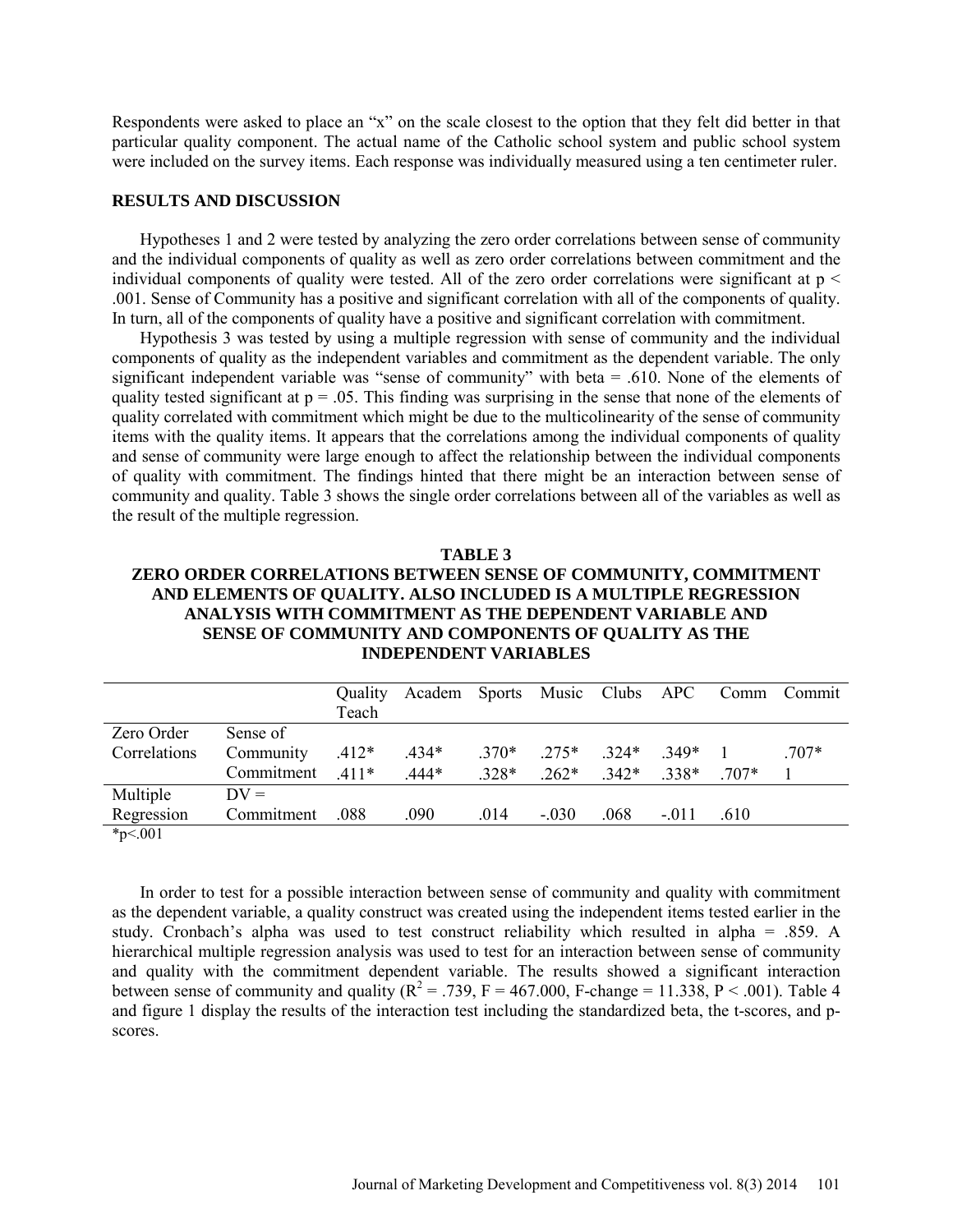|                                   |                                                                   | TABLE 4 |  |  |  |
|-----------------------------------|-------------------------------------------------------------------|---------|--|--|--|
|                                   | RESULTS OF AN INTERACTION TEST BETWEEN QUALITY AND COMMUNITY WITH |         |  |  |  |
| THE DEPENDENT VARIABLE COMMITMENT |                                                                   |         |  |  |  |
| $V$ oriobla                       |                                                                   |         |  |  |  |

| Variable            |         |          |            |
|---------------------|---------|----------|------------|
| Quality             | .447    | 5.365    | $\leq 001$ |
| Community           | .922    | 16.645   | < 001      |
| Quality x Community | $-.381$ | $-3.367$ | .001       |

# **FIGURE 1 GRAPHICAL RESULTS OF AN INTERACTION TEST BETWEEN THE DEPENDENT VARIABLE COMMITMENT AND THE INDEPENDENT VARIABLES QUALITY AND SENSE OF COMMUNITY**



As table 4 and figure 1 indicate, there is a strong and significant interaction between quality and sense of community. If sense of community is positive then customers may also rate the overall quality of the service as positive. On the other hand, if sense of community is negative, then customers may consequently rate the overall quality of the service as negative. The interaction does indicate that quality perceptions may still be high if sense of community is low, but not as high if sense of community was high. Since the literature shows that quality is a predictor of satisfaction and commitment, then this paper proposes that sense of community has even a greater effect on commitment and possibly even an effect on satisfaction, although the satisfaction construct was not tested for this research.

### **CONCLUSIONS AND IMPLICATIONS FOR THEORY AND PRACTICE**

As the results indicated, sense of community had a strong correlation with all of the individual components of quality. So consumers who feel a strong sense of community would judge the individual components of a service as high quality. Customers experience a sense of community when there is social support from other customers. Consequently the social support of other customers within a service setting is sometimes more important than social support from employees (Adelman et al., 1994). In other words, service settings become meaningful to customers because of their relationships with the people in those settings. Furthermore, people who continue to patronize a service provider because of the social support they receive perceive the service provider as a "home away from home." Subsequently the service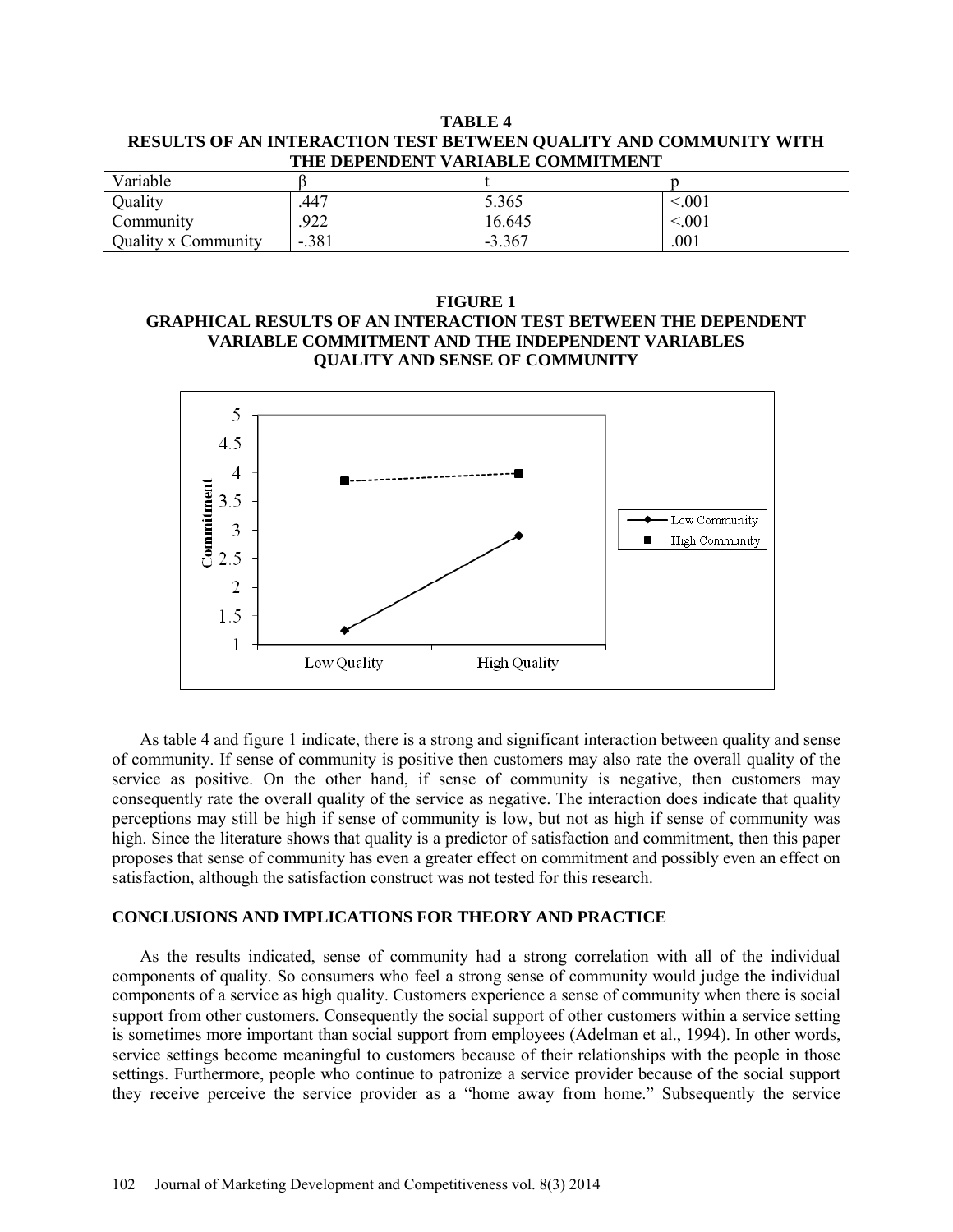provider becomes a third place in consumers' lives, where consumers can satisfy companionship and emotional needs as well as consumption needs (Rosenbaum, 2006). The results of this research carry the notion of third places a step further by showing that people who feel a strong sense of community within third places will also have a stronger tendency to rate the service quality offered by that service provider in a favorable manner.

Creating a sense of community has many positive outcomes, such as exhibiting more loyalty to the brand (Muniz and O'Guinn, 2001). So if a service has a strong customer-to-customer social component it is important to engage in strategies that would strengthen feelings of community among the members. As the results of this research show, strengthening a sense of community not only improves the perception of the service offerings, but also has a strong influence on customer commitment to the service provider. Other research has also shown that a high sense of community correlates with quality perceptions within educational settings. Roberts, Gentry, and Townsend (2011) found that socializing helps students navigate the ambiguities found in processes within the department. Furthermore, students who were socialized in the department also found their coursework to be more relevant to their own studies. The findings of this research project illustrates that the influence of sense of community on commitment may even be stronger than the influence of quality perceptions on commitment, especially when customer-to-customer interaction is high. So, if customer-to-customer interaction is an integral part of the service setting, the service provider must ensure that sense of community is felt by the customers, even if the quality of the service is reportedly high. Additionally, customers may show more loyalty to the actual social relationships within a service setting than to the actual establishment that these settings take place (Rosenbaum and Massiah, 2007). So it is important to separate commitment to an establishment from commitment to social relationships within that establishment because if the social relationships weaken then commitment towards the establishment may weaken as well.

Although not directly tested, the results indicate that customers who do not feel a sense of community in an extended service situation would judge the components of the service as low quality. For example, Research in school settings has found that sense of community was related to students' engagement in school and a lack of a sense of community contributed to students' thoughts of dropping out of school (Royal and Rossi, 1996). The effects of social ostracism, which is an extreme form of a lack of the sense of community, extends beyond the immediate context of the ostracizing event and influences perceptions of the larger organization and effects people's attitudes as well as performance (Hitlan et al., 2006). So lack of sense of community has the potential of negatively influencing every aspect of a consumers' experience to the point of completely distorting a consumers' perception of that brand in a negative manner.

### **LIMITATIONS AND FUTURE RESEARCH**

One limitation of this paper is the lack of discriminant validity between the constructs commitment and sense of community. This might be due to the fact that consumers in a high customer-to-customer interaction setting might not see much of a difference between the two constructs. If a person is feeling socially isolated from a situation or service setting, then they might already be thinking of ways to exit that service setting. This idea can possibly be tested with other settings and with a variable that measures the extent to which a person feels connected with or isolated from the people associated with the service provider.

Testing in another environment, such as a yacht club, church setting, or country club will also help determine if the hypotheses tested in this setting are generalizable beyond that of a private school setting. To do so, the components of quality would have to change and the research would have to be re-done in this particular setting so constructs would have stronger nomological validity as well.

Furthermore, the current study used a semantic differential scale to measure the perception of quality difference between a private, religious school and a public school within the same city. One problem with using that scale is it does not measure if customers believe the service to have high or low quality. Rather the scales measure if one school has higher quality than another school, so a customer may believe both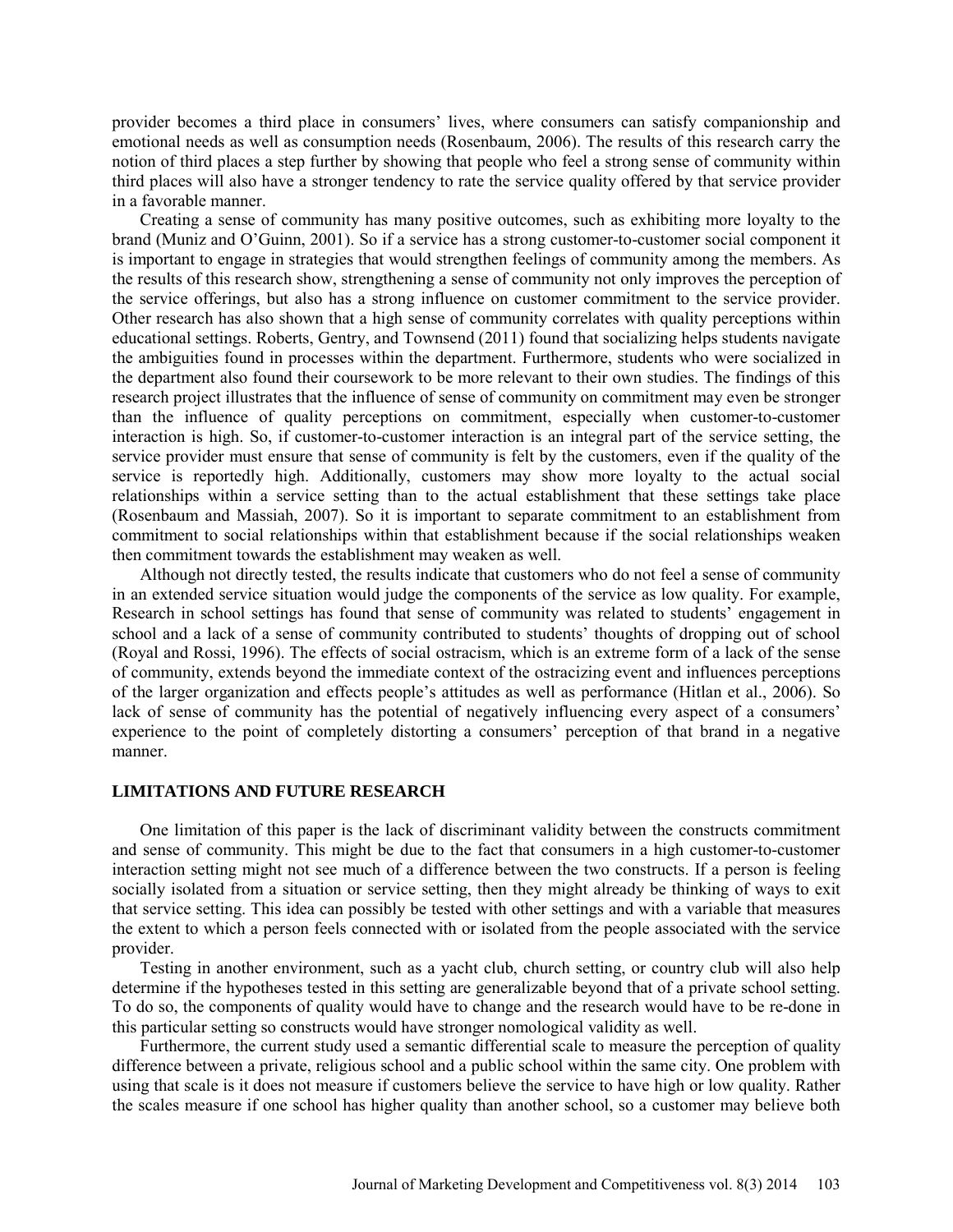schools to have low quality and yet mark the private school as better, which is interpreted in this study as a high quality perception. For this reason, the quality scales should be standardized among the different settings, not only for generalizability purposes, but for scale consistency as well.

Although not tested in this paper, but previously tested in the marketing literature is the idea that commitment towards a service provider increases positive word-of-mouth behavior among the consumers (Harrison-Walker 2001). This would argue that satisfied and committed customers of service settings with high customer-to-customer contact would engaged in positive word-of-mouth behavior among their friends and families. On the other hand, in the same condition, customers who feel socially isolated will engage in negative word of mouth behavior to their friends and family. So maintaining a positive social atmosphere in a high customer-to-customer interaction service setting is imperative to that service's success. Although this research was conducted in a single setting (private, religious school), it could also be tested in other contexts such as neighborhood associations, country clubs, and university settings.

### **REFERENCES**

- Adelman, M. B., Ahuvia, A. & Goodwin, C. (1994). Beyond smiling: Social support and service quality. In R. T. Rust and R. L. Oliver (Eds.), *Service quality: New directions in theory and practice* (pp. 139-171). Thousand Oaks, CA: Sage.
- Anuwichanont, J. (2010). Examining the relationship between commitment and airline loyalty and the moderating effect of uncertainty avoidance. *Journal of Business and Economics Research*, 8 (9), 127-137.
- Arnould, E.J. & Price, L.L. (1993). River magic: Extraordinary experience and the extended service encounter. *Journal of Consumer Research*, 20 (June), 24-45.
- Bagozzi, R. P. & Dholakia, U. M. (2006). Antecedents and purchase consequences of customer participation in small group brand communities. *International Journal of Research in Marketing*, 23, 45-61.
- Barnes, J. G. (1997). Closeness, Strength, and Satisfaction: Examining the Nature of Relationships between Providers of Financial Services and Their Retail Customers. *Psychology and Marketing*, 14 (8), 765-790.
- Baron, S. & Haris, K. (2010). Toward an understanding of consumer perspectives on experiences. *Journal of Services Marketing*, 24 (7), 518-531.
- Bateman, H. V. (2002). Sense of Community in the School: Listening to Students' Voices. In *Psychological Sense of Community: Research, Applications, and Implications*, Adrian T. Fisher et al., eds. New York, NY: Kluwer Academic / Plenum Publishers, 161-179.
- Carlson, B. D., Suter, T. A., & Brown, T. J. (2008). Social versus Psychological Brand Community: The Role of Psychological Sense of Brand Community. *Journal of Business Research*, 61 (4), 284- 291.
- Cronin, J.J. & Taylor, S.A. (1992). Measuring service quality: A reexamination and extension. *Journal of Marketing*, 6 (July), 55-68.
- Dedeke, A. (2003). Service Quality: A fulfillment-oriented and interactions-centered approach. *Managing Service Quality*, 13 (4), 276-289.
- Drengner, J., Jahn, S., & Gaus, H. (2012). Creating loyalty in collective hedonic services: The role of satisfaction and psychological sense of community. *Schmalenbach Business Review*, 64, 59-76.
- Fournier, S. (1998). Consumers and Their Brands: Developing Relationship Theory in Consumer Research. *Journal of Consumer Research*, 24 (March), 343-373.
- Fraering, M. & Minor, M.S. (2006). Sense of community: An exploratory study of US consumers of financial services. *International Journal of Bank Marketing*, 24, 284-306.
- Gronroos, C. (1984). A service quality model and its marketing implications. *European Journal of Marketing*, 18 (4), 36-44.
- Grove, S.J. & Fisk, R.P. (1997). The impact of other customers on service experiences: A critical incident examination of "getting along." *Journal of Retailing*, 73 (1), 63-85.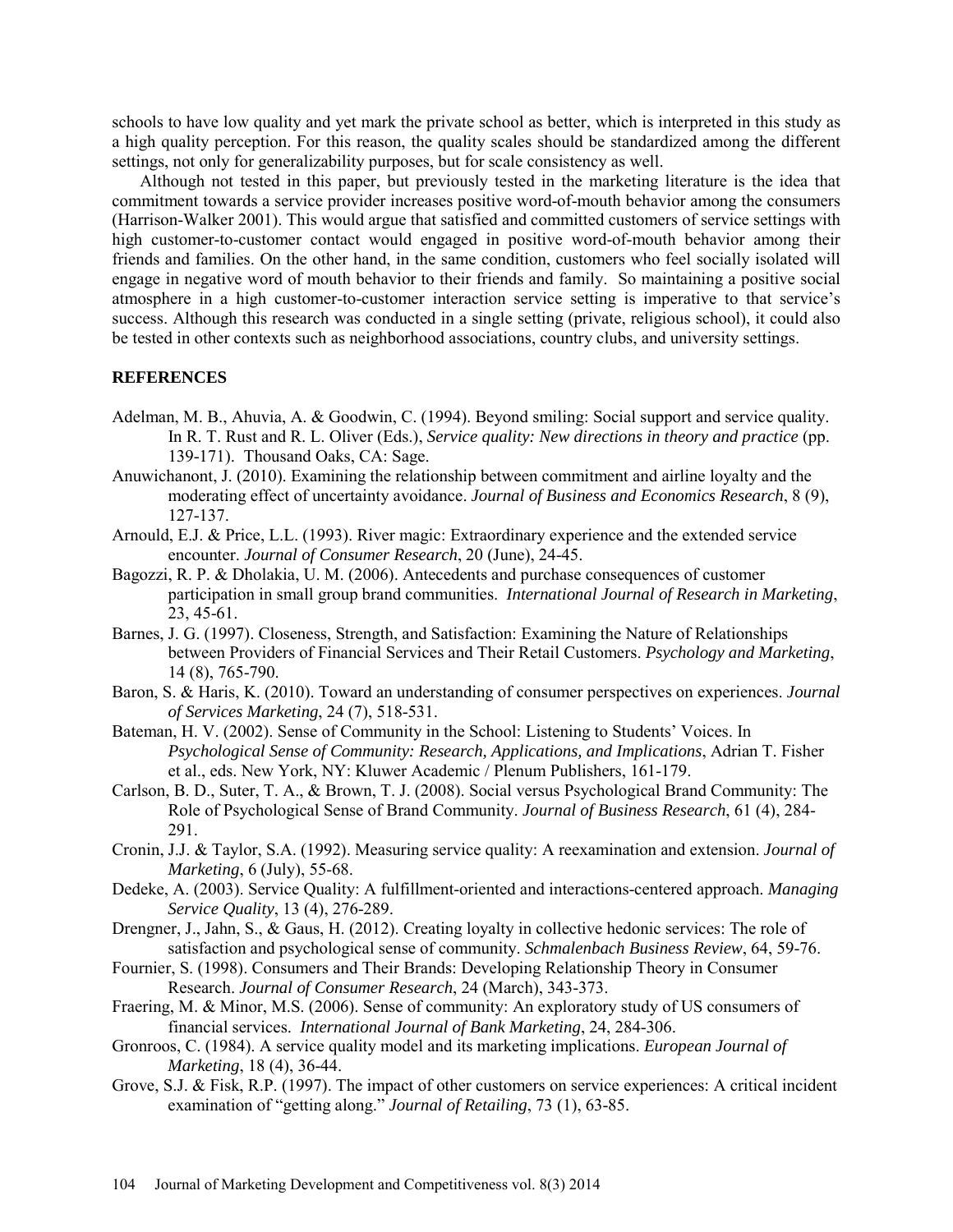- Haywood-Farmer J. (1988). A conceptual model of service quality. *International Journal of Operations and Production Management*, 8 (6), 19-29.
- Harrison-Walker, L.J. (2001). The measurement of word-of-mouth communication and an investigation of service quality and customer commitment as potential antecedents. *Journal of Service Research*, 4, 60-75.
- Hess, J. & Story, J. (2005). Trust-Based Commitment: Multidimensional Consumer-Brand Relationships. *Journal of Consumer Marketing*, 22 (6), 313-322.
- Hitlan, R.T., Kelly, K.M., Schepman, S., Schneider, K.T., & Zarate, M.A. (2006). Language exclusion and the consequences of perceived ostracism in the workplace. *Group Dynamics: Theory, Research, and Practice*, 10, 56-70.
- Huang, W.-H. (2008). The impact of other-customer failure on service satisfaction. *International Journal of Service Industry Management*, 19 (4), 521-536.
- Lee, R.M., Keough, K.A., and Sexton, J.D. (2002). Social connectedness, social appraisal, and perceived stress in college women and men. *Journal of Counseling and Development*, 80 (3), 355-361.
- Lyons, K. and Dionigi, R. (2007). Transcending emotional community: A qualitative examination of older adults and Masters' sports participation. *Leisure Sciences*, 29 (4), 375-389.
- Martin, C. L. & Pranter, C. A. (1989). Compatibility Management: Customer-to-Customer Relationships in Service Environments. *The Journal of Services Marketing*, 3 (3), 5-15.
- McAlexander, J. H., Schouten, J.W., & Koenig, H.F. (2002). Building brand community. *Journal of Marketing*, 66, 38-54.
- McMillan, D. W. (1996). Sense of Community. *Journal of Community Psychology*, 24 (4), 315-325.
- Mittal, S. & Gera, R. (2012). Relationship between service quality dimensions and behavioral intentions: An SEM study of public sector retail banking customers in India. *Journal of Services Research*, 12 (2), 147-171.
- Miers, R. & Fisher, A. T. (2002). Being Church and Community: Psychological Sense of Community in a Local Parish. In *Psychological Sense of Community: Research, Applications, and Implications*, Adrian T. Fisher et al., eds. New York, NY: Kluwer Academic / Plenum Publishers, 141-160.
- Morgan, R. M. & Hunt, S. D. (1994). The Commitment-Trust Theory of Relationship Marketing. *Journal of Marketing*, 58 (July), 20-38.
- Moore, R., Moore, M. L. & Capella, M. (2005). The impact of customer-to-customer interactions in a high personal contact service setting. *Journal of Services Marketing*, 19, 482-491.
- Muniz, A. M. & O'Guinn, T. C. (2001). Brand Community. *Journal of Consumer Research*, 27, 412-432.
- Nicholls, R. (2010). New directions for customer-to-customer interaction research. *Journal of Services Marketing*, 24, 87-97.
- Obst, P. L. & White, K. M. (2005). An Exploration of the Interplay between Psychological Sense of Community, Social Identification and Salience. *Journal of Community and Applied Social Psychology*, 15 (2), 127-135.
- Oldenburg, R. (1999), *The Great Good Place*. New York, NY: Marlowe and Company.
- Parasuraman, A., Zeithaml, V.A., & Berry, L.L. (1985). A conceptual model of service quality and its implications for future research. *Journal of Marketing*, 49 (3), 41-50.
- Parker, C. & Ward, P. (2000). An analysis of role adoptions and scripts during customer-to-customer encounters. *European Journal of Marketing*, 34, 341-358.
- Pollack, B.L. (2009). Linking the hierarchical service quality model to customer satisfaction and loyalty. *Journal of Services Marketing*, 23 (1), 42-50.
- Price, L. L., Arnould, E. J., & Tierney, P. (1995). Going to extremes: Managing service encounters and assessing provider performance, *Journal of Marketing*, 59, 83-97.
- Pretty, G. M. H., Andrews, L. & Collett, C. (1994). Exploring Adolescents' Sense of Community and Its Relationship to Loneliness. *Journal of Community Psychology*, 22 (October), 346-358.
- Raajpoot, N.A. & Sharma, A. (2006). Perceptions of incompatibility in customer-to-customer interactions: Examining individual level differences. *Journal of Services Marketing*, 20, 324-332.